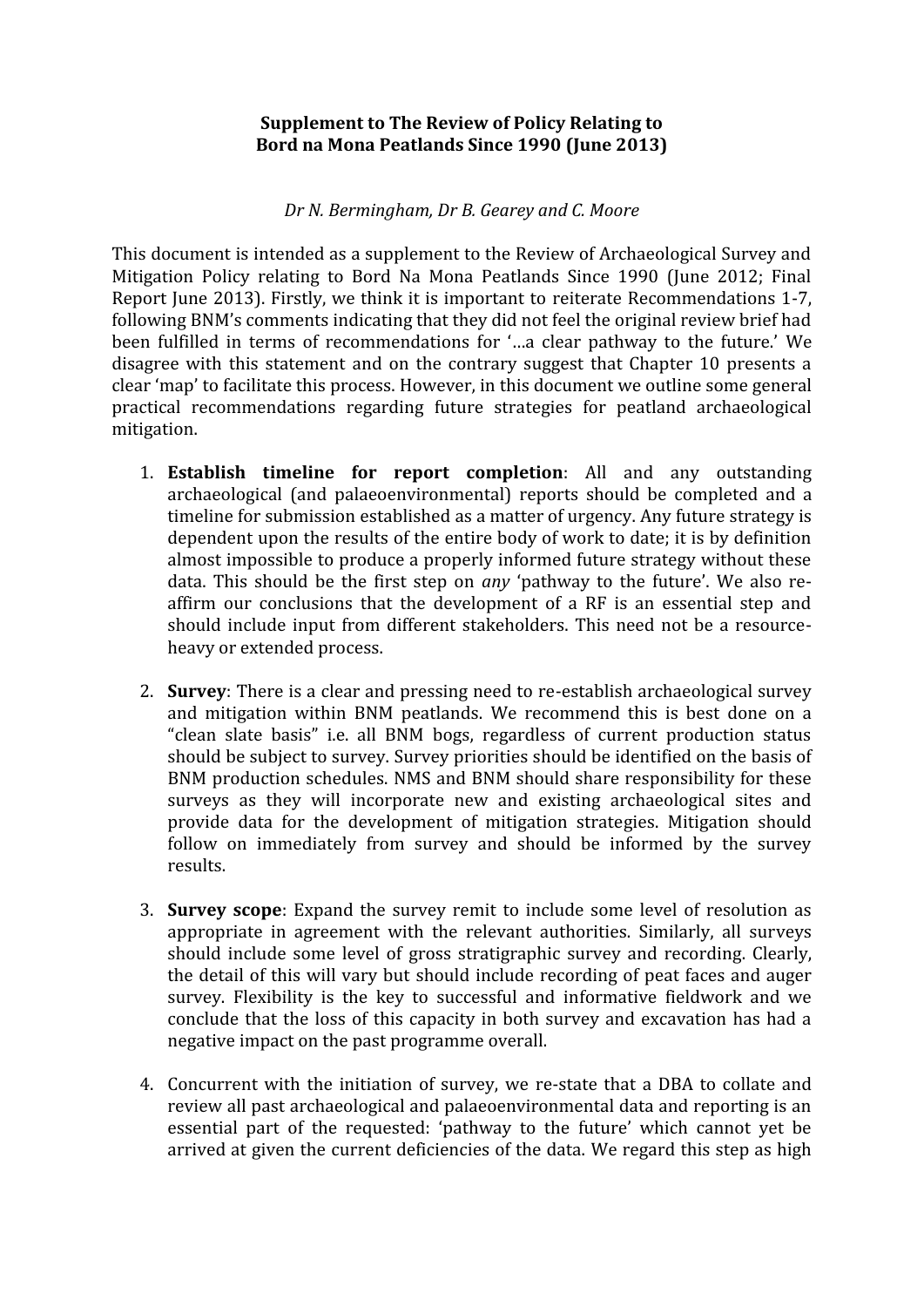priority, but it is of course dependent on the delivery of completed reports as per point 1).

- 5. **GIS**: Development of a bespoke GIS utilizing common data standards to ensure both analytical flexibility and long term archiving and data use. The agent or agents for survey and mitigation should be responsible for the development of this GIS.
- 6. **Dissemination**: We once again draw attention to the importance of rapid publication and dissemination of peatland data.
- 7. **Excavation**: Commence excavations in line with BNM production schedules and level of threat; the latter being the primary reason for excavation. We do not feel that any other rationale for excavation (e.g. period, site class) is warranted at this stage but this can be re-assessed following the completion of points 3 and 4 (above).
- 8. **Level of Resolution**: The LOR for all sites excavated needs to be increased across the board; it is very difficult to draw broad conclusions regarding 'appropriate' resolutions for peatland sites from the very limited data available. Indeed, it may arguably never be possible to reliably establish such a threshold. The fundamental principle that sites should be fully resolved needs to be upheld. Greater numbers of sites must be excavated at a higher resolution in order to achieve preservation by record. These sites should be targeted solely as per point 7 (above).
- 9. **Standards and Protocols**: Clear protocols for survey and excavation need to be formulated and followed in advance of any further phases of work. The formulation of these could be built into the tender process. Alternatively, consideration could be given to the production of a set of standardised guidelines prior to any future award of survey or mitigation. Any set of guidelines should also specify the roles of regulatory bodies, with particular reference to the process governing the post-recovery management of finds. Mechanisms should be put in place to ensure accessibility of data generated by survey and excavation projects (above and beyond the needs of the ASI).
- 10. **Palaeoenvironmental programme**: In terms of the palaeoenvironmental programme, we feel that sampling and analyses should be driven very much from the level of the individual site. Questions regarding the relationship between bog development, archaeological sequences and climatic factors are essentially a product of informed and targeted sampling strategies which take account of site-specific variation and character. In other words, answers to specific 'big' questions will only emerge following properly integrated and executed survey, excavation and palaeoenvironmental analyses. To this end, the importance of direct specialist guidance in the field cannot be over estimated as there is no 'one size fits all' approach to palaeoenvironmental sampling, assessment and analysis. The presence of an environmental archaeologist on the ground should make for significant cost effectiveness and tailored sampling strategies.